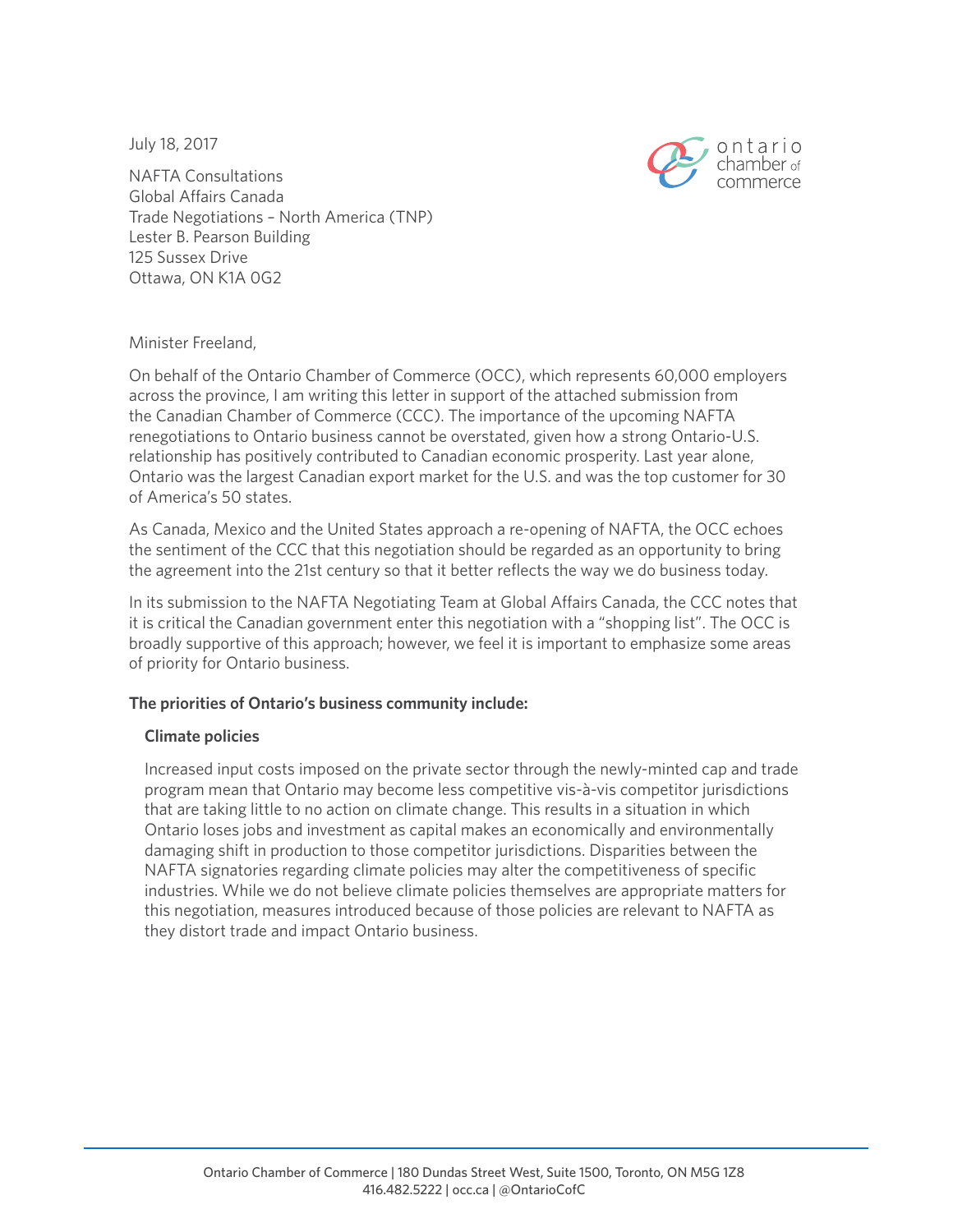#### **Confronting counterfeiting**

The presence of counterfeit markets is associated with many negative effects to the overall economy, including lost taxes for governments, potential health and safety risks for consumers, a loss of sales and revenue to companies and potential lost brand value for corporations. Estimates of Canada's black market for pirated and counterfeit goods has been valued at more than \$30 billion a year.

#### **Regulatory cooperation**

Efficient regulation boosts economic performance and enhances the public interest. Within the complex relationship between Canada and the United States, a lack of regulatory commonality imposes huge costs for little public benefit. The OCC believes that the absence of regulatory cooperation hinders investment in Canada by creating distortions and friction in the market.

## **Rules of origin (ROO) burden reduction**

The rules of origin set out in NAFTA were designed for a 20th century trading relationship and, as such, are now frustratingly out of date. Beyond the administrative costs, academic literature has shown that ROO, while they eliminate trade deflection, also distort trade flows and reduce efficiencies in the production process. This impacts purchasing and assembly decisions as well as manufacturing productivity in the highly-integrated North American supply chain.

We hope that the governments of Canada and Ontario can maintain the important working relationships with the U.S. that will lead to continued shared prosperity. We believe that the attached CCC submission, on behalf of the many employer voices within Canada's Chamber Network, provides an excellent set of guidelines toward achieving that goal.

Sincerely,

Richard Koroscil *Interim President & CEO Ontario Chamber of Commerce*

CC:

Hon. Justin Trudeau *Prime Minister of Canada*

Hon. Chrystia Freeland *Minister of Foreign Affairs*

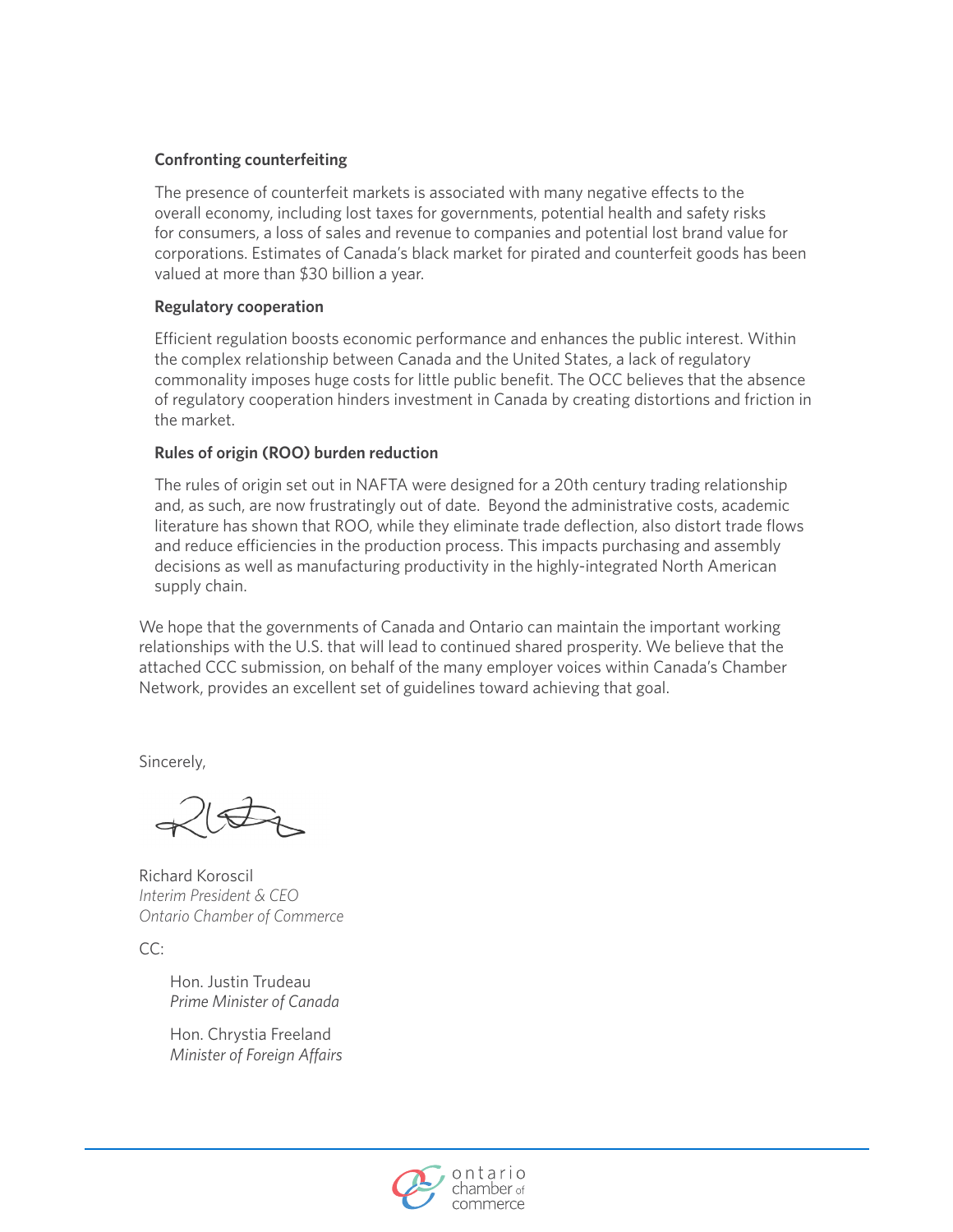Hon. Marie-Claude Bibeau *Minister of International Development and La Francophonie*

Hon. Francois-Philippe Champagne *Minister of International Trade*

Hon. Kathleen Wynne *Premier of Ontario*

Hon. Brad Duguid *Minister of Economic Development and Growth*

Hon. Michael Chan *Minister of International Trade*

David MacNaughton *Canada's Ambassador to the United States*

Steve Orsini *Secretary of the Cabinet*

Perrin Beatty *President, Canadian Chamber of Commerce*

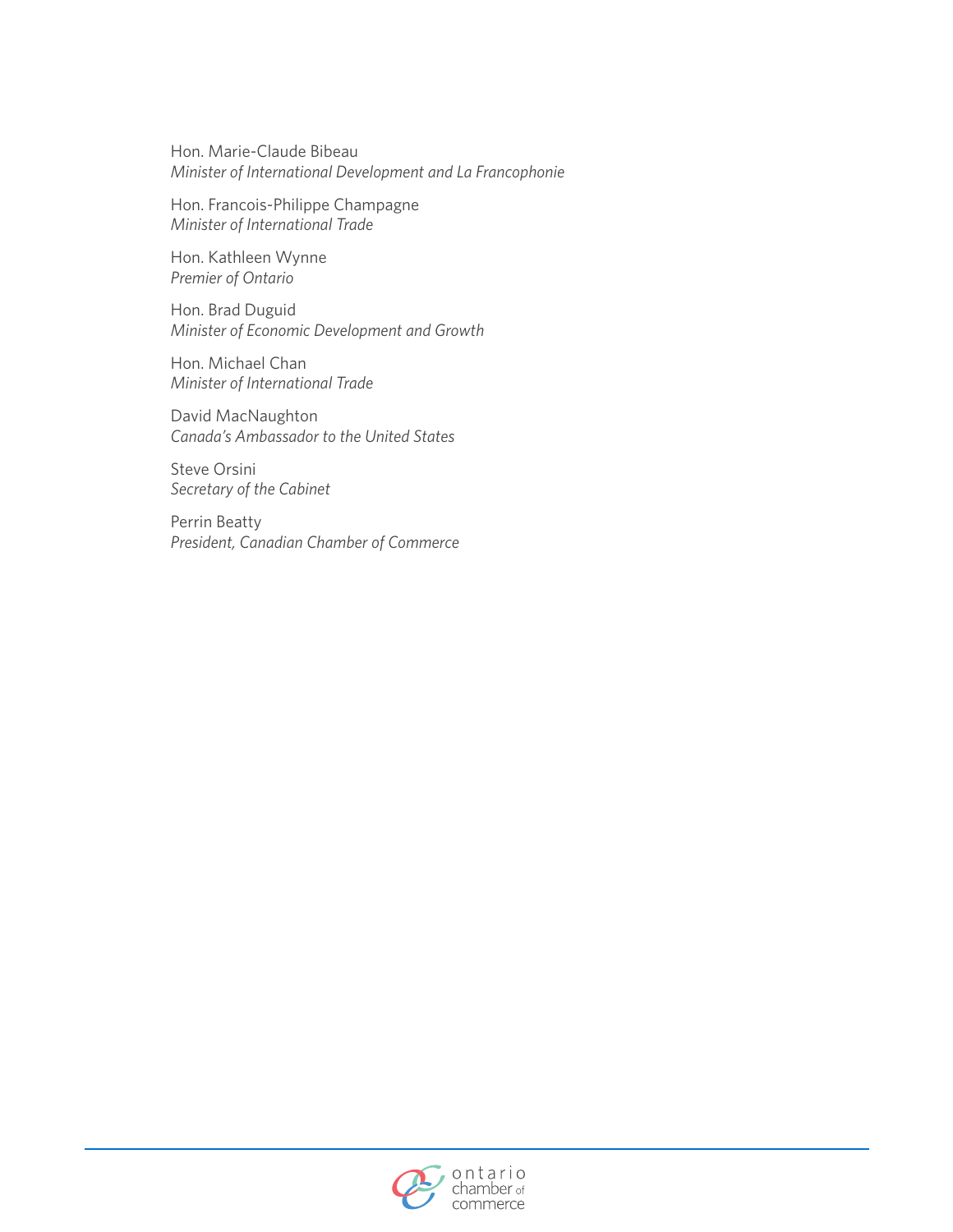



# **Submission to the NAFTA Negotiating Team at Global Affairs Canada**

**on**

# **Re-negotiation of the North American Free Trade Agreement**

June 15, 2017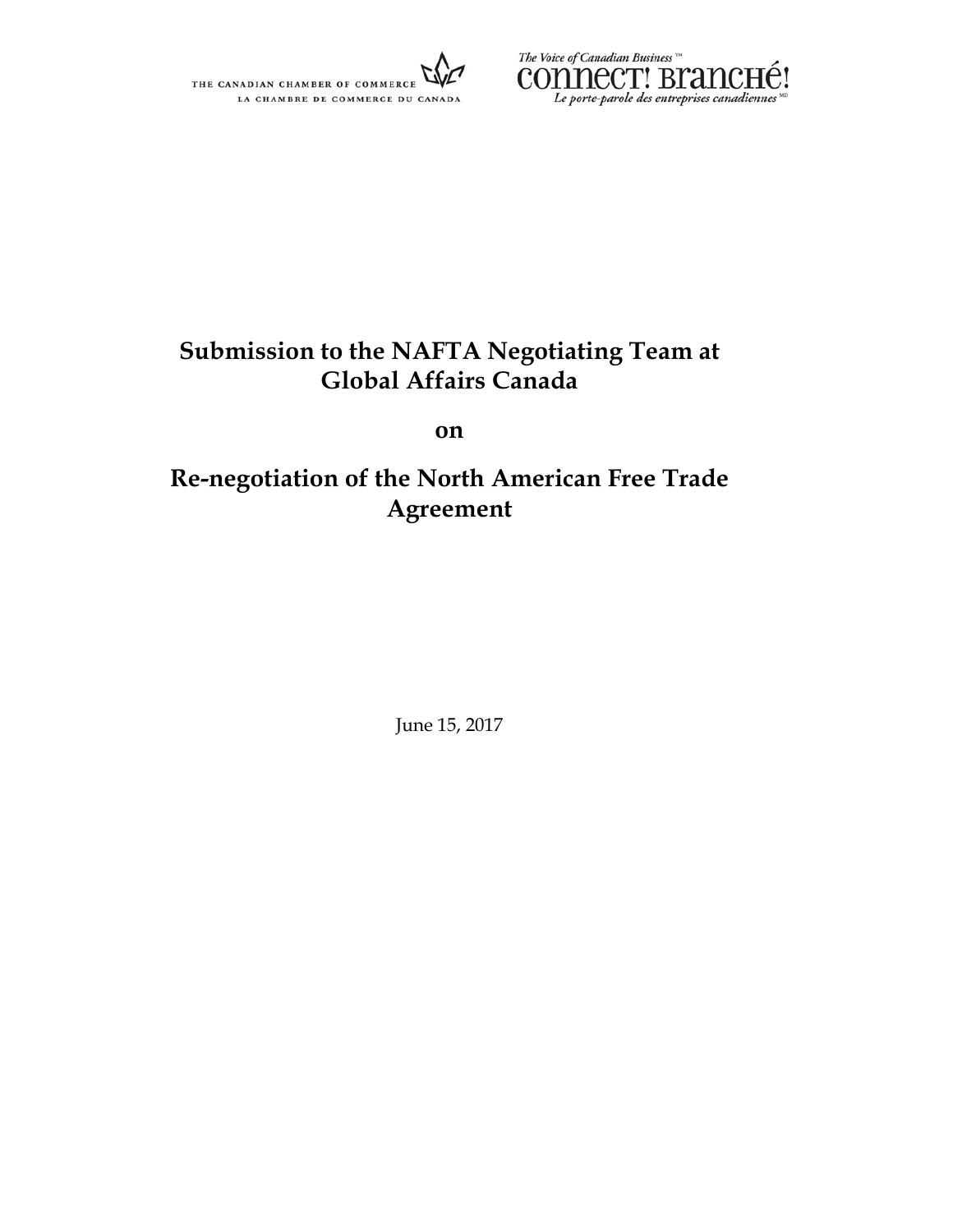#### **Introduction**

In 1994, the North American Free Trade Agreement (NAFTA) came into effect, creating one of the world's largest free trade zones and laying the foundations for strong economic growth and rising prosperity for Canada, the United States, and Mexico.

Since then, Canada's trade with the US has risen by 254% to \$670 billion, while trade with Mexico has grown by a staggering 900% to \$41 billion. NAFTA has created millions of jobs (about 14 million American jobs depend on trade with Mexico and Canada, according to the US Chamber of Commerce).

The agreement has systematically eliminated most tariff and non-tariff barriers to free trade and investment between the three NAFTA countries. This has increased trade and investment levels in North America, bringing strong economic growth, job creation, and better prices and selection in consumer goods. Finally, NAFTA improves our competitiveness by providing businesses with better access to materials, technologies, investment capital, and talent available across North America.

Canada approaches the re-negotiation of a new North American Free Trade Agreement in a defensive posture. We did not seek this negotiation and in the climate of hostility towards trade which is currently evident in the United States, we would prefer it was not launched now.

But the Canadian Chamber of Commerce believes Canada should nonetheless regard the negotiation as a chance to overhaul a critical, but aged, agreement, and to seek the maximum benefits that can be realized. While all negotiation involves both gains and losses, the Chamber believes there are opportunities amid the perils. Canada's list of its demands should be as long as the list of concessions our trade partners may seek.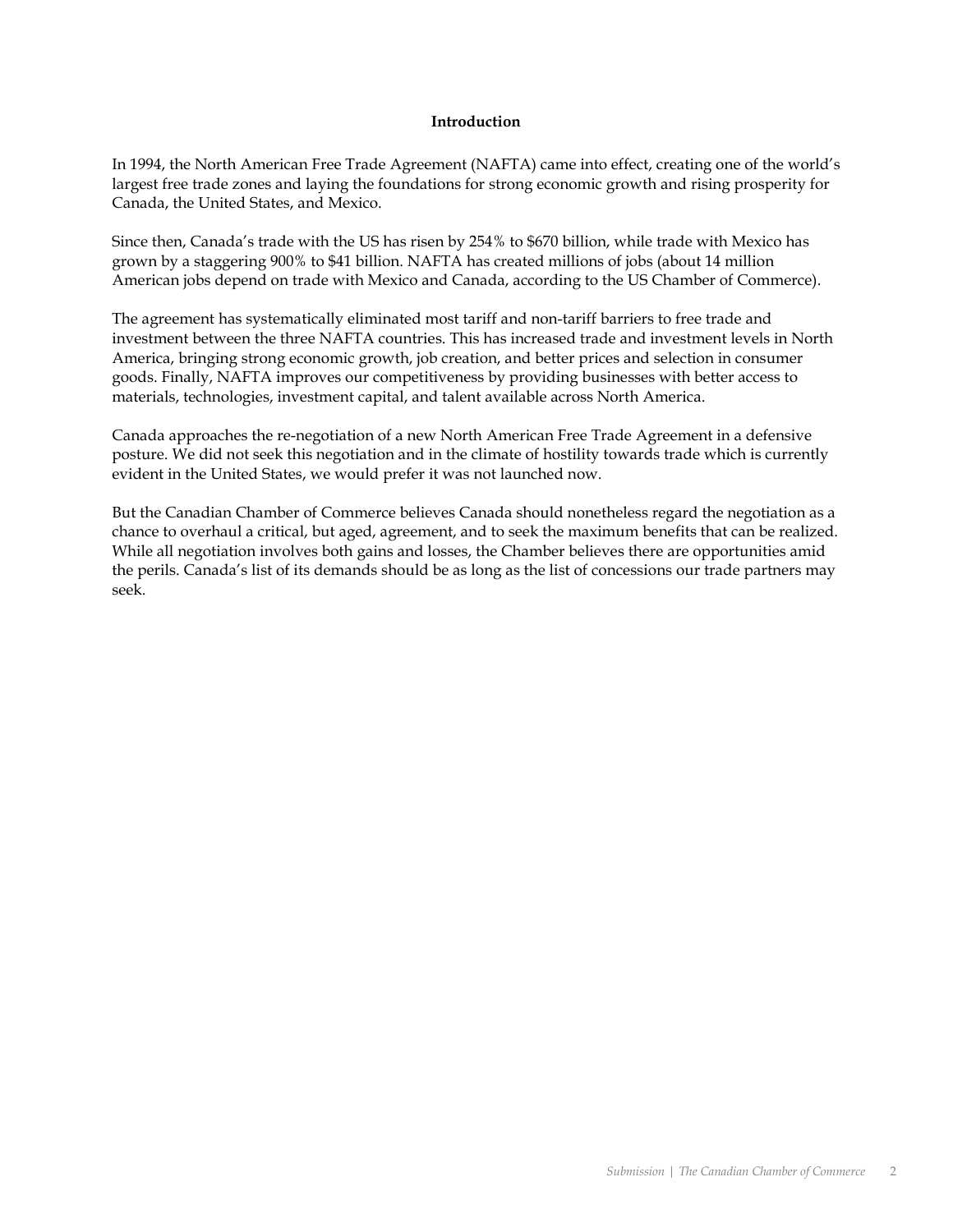# **Canada's Agenda**

The Chamber of Commerce strongly believes Canada should enter these negotiations with a "shopping list" of objectives and not just a defensive posture on items we believe the U.S. or Mexico will propose.

Some Canadian priorities would include:

#### • **E-commerce**

One of several deficiencies in the NAFTA, arising from the passage of time and the evolution of commerce, is the lack of reference to the rapidly growing online marketplace. This is an area of the negotiations in which both Canada and the U.S. have offensive agendas, which may be complimentary.

The taxation of digital commerce is a relatively new aspect of trade cooperation. Although it's currently largely a market for entertainment products, the digital marketplace will soon grow to impact goods and services as well. All three NAFTA nations have an interest in the taxation of the online market. The NAFTA negotiation may be an appropriate opportunity to expand cooperation in this issue.

American legislators are raising data localization rules and cloud computing issues (privacy, access by security agencies) and there is some suggestion that the two countries may have shared views. The free flow of data is essential. This may also be an area for alignment, as we agreed in the TPP.

## • **Regulatory Cooperation**

Efficient regulation boosts economic performance and enhances the public interest for which the regulation is created. In the enormous and complex relationship between Canada and the United States, a lack of regulatory commonality imposes huge costs for little public benefit.

Recognizing this, the two countries have cooperated on the creation of new regulations, and in amendments to existing regulatory processes to ensure our shared economy is as seamless as possible. The Canadian Chamber regards this as a pragmatic and useful exercise, one which encourages investment in Canada by removing distortions and friction in the market.

The Chamber urges the inclusion of the Regulatory Cooperation effort in the NAFTA framework, with a chapter which set out process guidelines so the exercise remains consistent and ongoing.

# • **Reduce the administrative burden of rules of origin**

The rules of origin set out in the NAFTA, designed for a trading relationship of the 1990's, are out of date. Product descriptions of goods traded 20 years ago are no longer adequate for today's complex manufactures and parts that did not exist at the time the NAFTA was negotiated.

Working with outdated rules of origin has implications for business in how their products are classified, but also on how regional content is calculated. This impacts purchasing and assembly decisions and ultimately, manufacturing productivity in the highly-integrated North American supply chains.

Modern agreements like the CETA provide greater clarity on methods of calculation and remove burdensome requirements like content tracing, a requirement still in effect under NAFTA. Modernization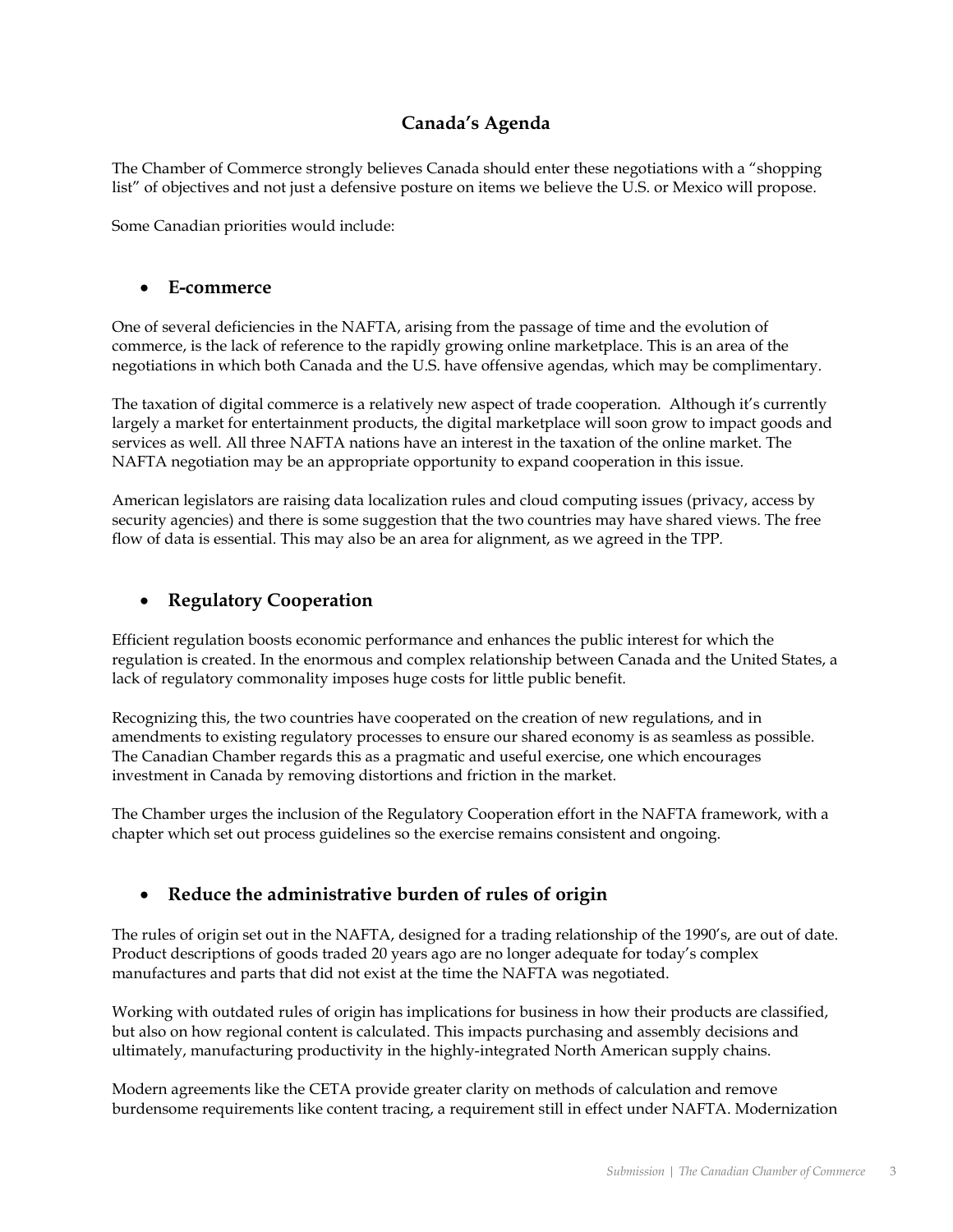of NAFTA rules of origin will provide greater certainty to North American manufacturers and exporters, providing more accurate product descriptions and clearer methods to calculate regional content.

## • **Reduce onerous extra-territorial U.S. financial regulation**

The Foreign Account Tax Compliance Act (FATCA) is an example of costly regulation imposed on Canada by the US to address a specific domestic concern. The law was enacted in 2010 by Congress to target non-compliance by U.S. taxpayers using foreign accounts.

FATCA is enormously costly to Canada's banks and insurers because it requires foreign financial institutions to report to the IRS information about financial accounts held by U.S. taxpayers, or by any entity in which U.S. taxpayers hold a substantial ownership interest.

The Canadian Chamber supports international cooperation on tax administration, but only in a reciprocal environment. But the approach employed in this case effectively threatens Canadian investment and trade in an effort to address an entirely separate issue.

# • **Trade remedy cooperation**

Canada should consider proposing new cooperative undertakings within NAFTA concerning trade rule enforcement. One would expect that a trade complaint affecting one of the NAFTA partners would likely be a concern to the others.

Cooperation in trade remedies would therefore be a logical progression for the NAFTA nations. A provision which required all three nations to notify one another and share certain information when any one of them initiated a trade investigation would underline the cooperation between them and the integration of their economies.

# • **State to State dispute mechanism (Chapter 20)**

NAFTA's Chapter 20 has only been used three times in the history of the agreement. In a renegotiation, Canada should seek improvements to include greater certainty in panel appointments. The CETA agreement, once implemented, will have a fixed roster of people appointed by governments.

## • **Mobility of workers**

NAFTA is rapidly becoming outdated, in terms of reflecting the kinds of occupational designations which have sprung up in the last two decades since the agreement was originally signed.

Canada has for some time argued to expand the NAFTA visa-exempt categories for temporary entry. The United States State Department previously developed an expanded annex for visa-exempt categories but it was never acted upon due to lack of support from USTR.

Outdated or ambiguous job lists present challenges for businesses to allow entry of professionals whose occupations did not exist at the time the NAFTA was negotiated. Already, disagreements have arisen in areas such as healthcare, advanced practice nursing and allied professions. Unless resolved, this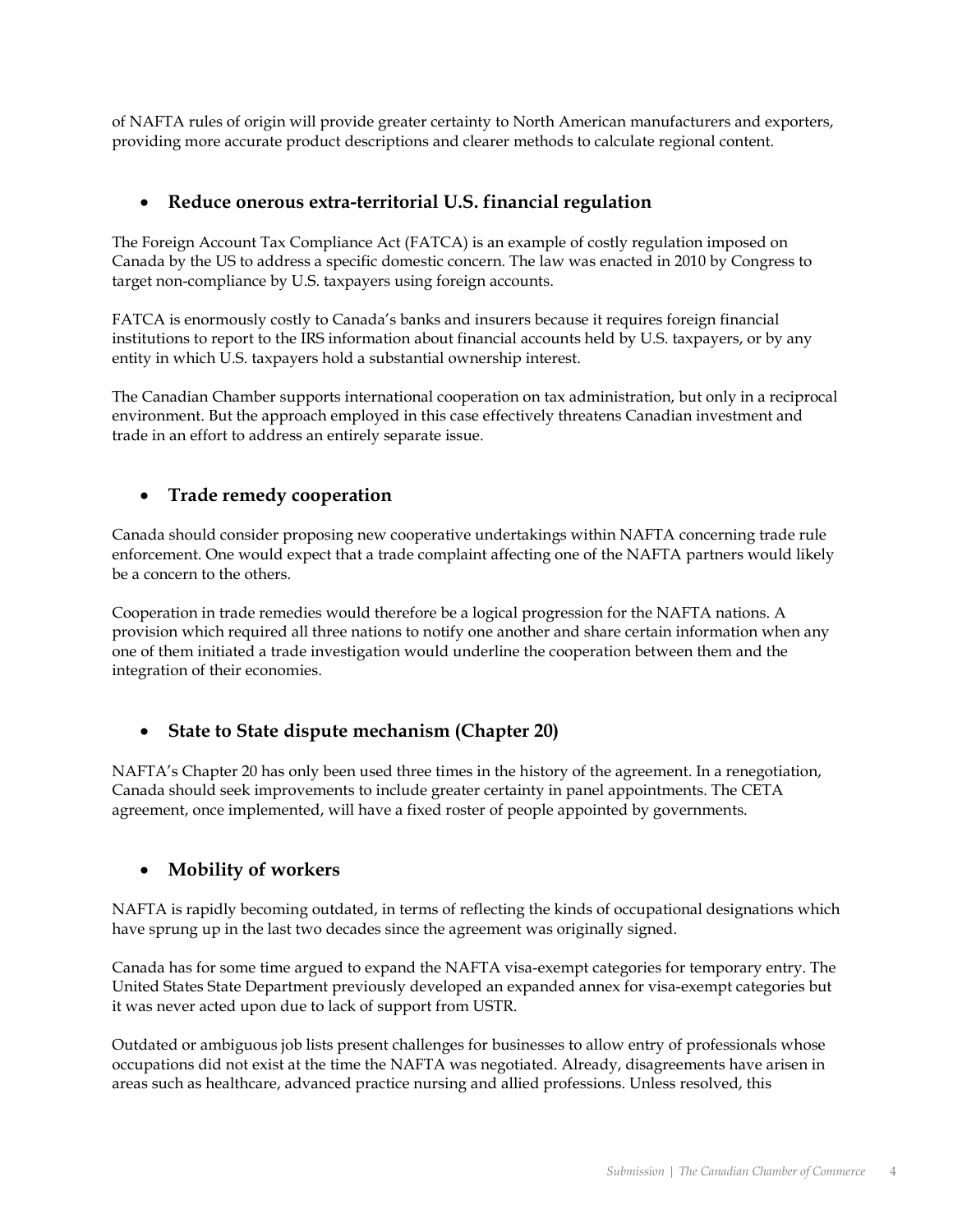ambiguity will create increasing challenges as jobs change further through technology and new work arrangements, and undermine the goal of professional mobility.

These disagreements demonstrate the need for a more effective mechanism to keep job profiles updated and reflective of the real economy, as an ongoing process. An agreement basing worker mobility on outdated professional categories from a single fixed point in time will hinder innovation and economic growth.

Any future agreement should contain mechanisms to keep professional categories updated and relevant, and should discourage entry being granted and withdrawn arbitrarily, creating instability for workers and employers alike.

The United States State Department previously developed an expanded annex for visa-exempt categories but it was never acted upon due to lack of support from USTR.

Outdated or ambiguous job lists present challenges for businesses, including in key sectors like healthcare, to allow entry of professionals whose occupations did not exist at the time the NAFTA was negotiated.

# • **Climate policies**

Disparities between the NAFTA signatories regarding climate policies may alter the competitiveness of specific industries. While we don't believe climate policies themselves are appropriate matters for this negotiation, measures introduced as a result of those policies are relevant to NAFTA as they distort trade. Canada may wish to assert its right to level the playing field by invoking relevant environmental exceptions under the WTO, NAFTA and other trade agreements.

# • **Presidential Review of Pipelines and Transmission Lines**

NAFTA contains extensive provisions ensuring that Canada cannot interfere with energy exports. Articles 603 – 607 detail the specific, and very limited, conditions under which Canada can curtail exports in response to armed conflict, concerns about nuclear proliferation, etc. It is surprising, then, that the United States retains the authority for the President to issue a permit allowing the construction of an energy pipeline or transmission line to cross the international border.

This provision was not created by legislation. Instead it was created by President Lyndon Johnson in 1968 in [Executive Order 11423,](http://www.state.gov/e/eb/rls/othr/exec/114274.htm) which states ". . . the proper conduct of the foreign relations of the United States requires that executive permission be obtained for the construction and maintenance at the borders of the United States of facilities connecting the United States with a foreign country."

The requirement for a presidential permit authorizing oil and gas pipelines and hydro transmission lines has been a significant irritant for Canada. The former Chief Executive declined to issue a permit for a high profile application, despite the conclusions of the Department of State which repeatedly found no significant environmental or market damage. The current Chief Executive has suggested he would use the permit to require the use of domestically-sourced steel. Neither of these situations respect the purpose of the NAFTA nor its Chapter 10.

Canada should seek a provision of the new NAFTA removing this mischievous requirement for pipelines and transmission lines crossing the Canada/US national border.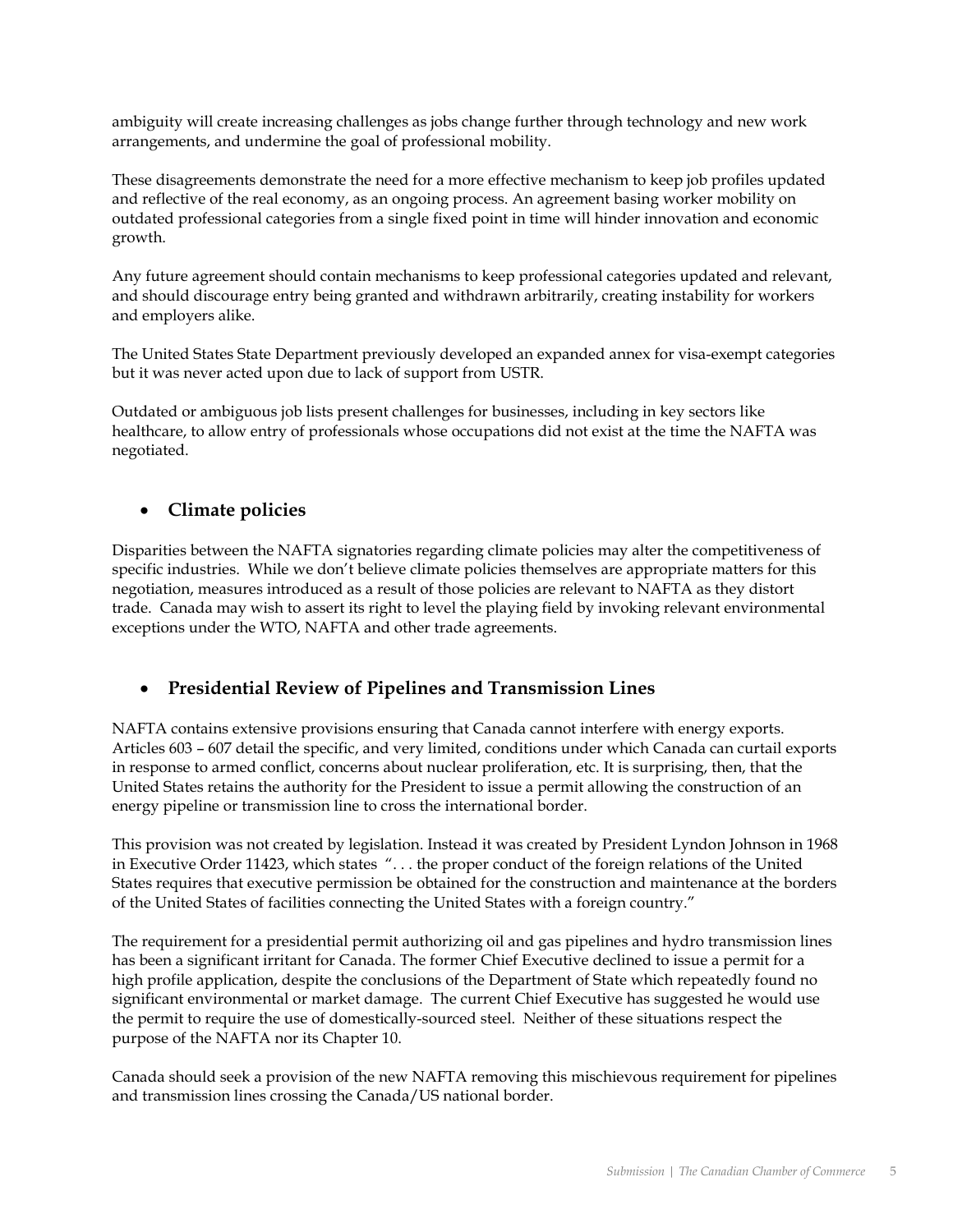# **American Agenda**

Reviewing the comments of political figures and the issues raised by legislators in their confirmation proceedings for nominees of the new administration, the Canadian Chamber has identified some issues which will likely be included in a U.S. list of issues. Our list includes issues on which we believe Canada should be inflexible, and others where we would endorse concessions.

# • **Changes to U.S. government procurement rules**

The President's inaugural address pledged to "Buy American and Hire American." The most obvious manifestation of that strategy would be in national preferences for procurement at the federal or state levels.

This is a serious scenario, a clear violation of the spirit of the agreement as expressed in article 1003 of the agreement. We regard this as one of only a few un-negotiable issues. Treating businesses equally regardless of their nationality was the central purpose of the NAFTA and the very definition of "fair trade."

The probability of eventual Canadian retaliation in the face of explicit protectionist measures makes the situation doubly hazardous for Canadian business. We urge the Canadian government to make this one of its highest priority issues in both the negotiations and in dialogue with our NAFTA partners more generally. Canada should seek unfettered access to state and local procurements in addition to the federal level.

# • **Disruption to rules of origin**

The rules of origin set out in the NAFTA, designed for a trading relationship of the 1990's, are out of date. Product descriptions of goods traded 20 years ago are no longer adequate for today's complex manufactures and parts that did not exist at the time the NAFTA was negotiated.

Working with outdated rules of origin has implications for business in how their products are classified, but also on how regional content is calculated. This impacts purchasing and assembly decisions and ultimately, manufacturing productivity in the highly-integrated North American supply chains.

Modern agreements like the CETA provide greater clarity on methods of calculation and remove burdensome requirements like content tracing, a requirement still in effect under NAFTA. Modernization of NAFTA rules of origin will provide greater certainty to North American manufacturers and exporters, providing more accurate product descriptions and clearer methods to calculate regional content.

## • **Foreign ownership restrictions in certain industries**

Canada has myriad legislated restrictions on investment by non-nationals in industries such as telecommunications, broadcasting, airlines, insurance, banking, uranium mining, liquor retailing, etc.

Each of these was created with a specific public policy purpose, often many years ago. Our liquor importation rules are traced back to the end of Prohibition, our ownership restrictions on uranium mining were a product of the Cold War. The Canadian Chamber has long argued that restricting the nationality of investors is not the most useful way to regulate industries.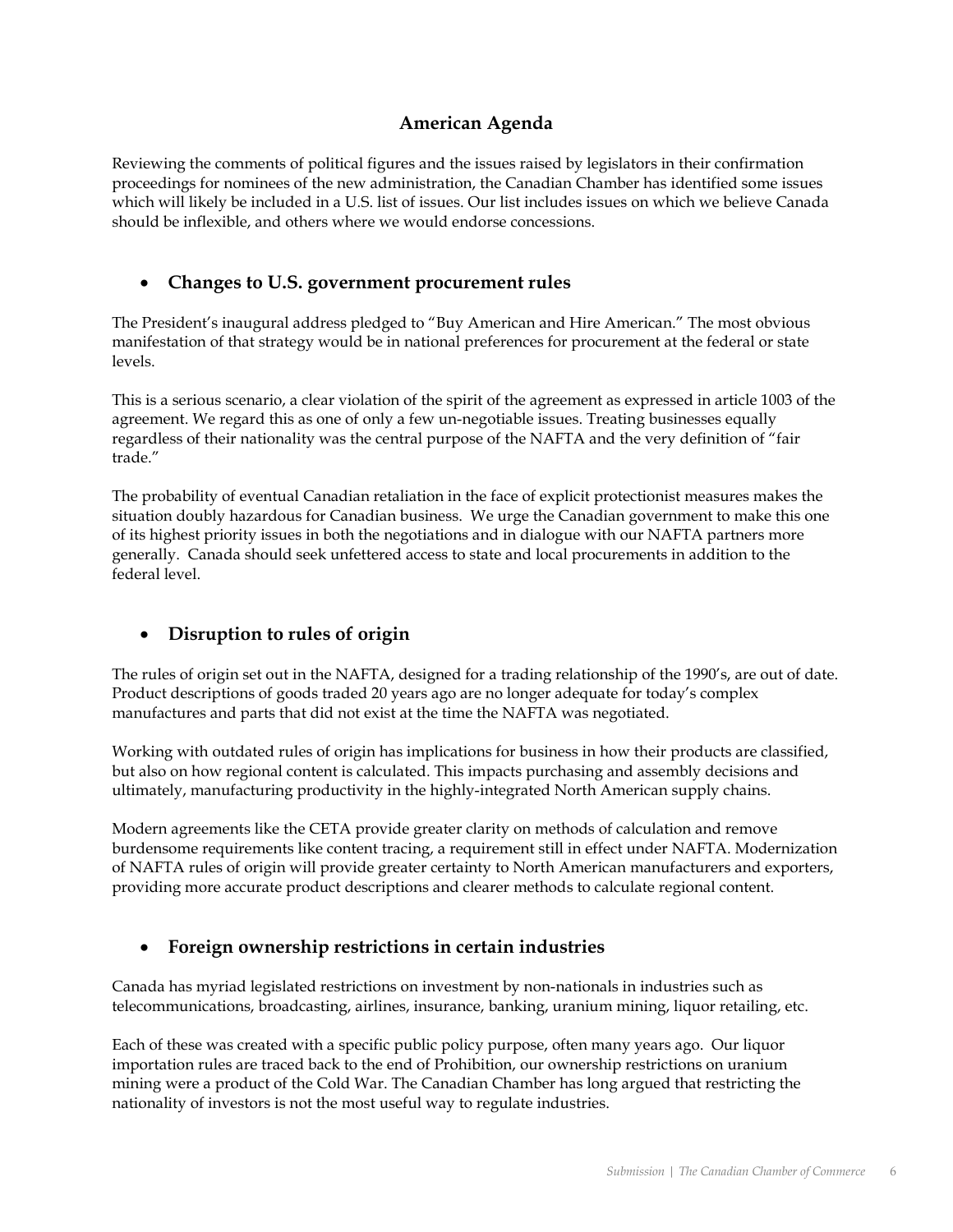There is no economy-wide principle at stake. These restrictions are highly selective and we can't make a single blanket recommendation regarding their retention. Each needs to be evaluated on its current impact and value to determine if Canada should retain it.

In a NAFTA negotiation Canada should be guided by these assessments and show flexibility. We should remember that, just because our trade partners target these rules doesn't mean Canada has to defend them all.

# • **Confronting Counterfeiting**

In 2015 the USTR featured Canada on its "Notorious Markets" list, which identifies countries which host or permit online piracy and counterfeiting. In 2016 the focus shifted to Canada's weak response to intransit counterfeit goods; "The United States remains deeply concerned that Canada does not provide customs officials with the ability to detain pirated and counterfeit goods that are moving in transit or are transshipped through Canada."

The Canadian Chamber has repeatedly demanded the government strengthen the resources and authorities needed by Canada Customs to interdict counterfeit goods. We have also noted the WIPO obligations Canada has pledged to respect regarding online piracy and counterfeiting; undertakings we made to all the signatories, not just the U.S.

## • **Chapter 19: Anti-dumping and Countervailing Duties**

One of the key reasons why Canada sought a formal Free Trade agreement with the United States was to seek relief from lengthy and expensive court proceedings. Before the bilateral was negotiated, assertions of dumping were common and easily launched, effectively serving as a means of harassment.

The bi-national panel created in Chapter 19 was a solution which had some effect in the early years of the Agreement. Indeed, it was the most emblematic aspect of the special relationship which engendered it. But it has been the target of U.S. criticism and in recent years has been a slower and less effective remedy for disputants.

Notwithstanding U.S. discontent, Canada should vigorously defend Chapter 19. The alternative is already known and is highly unsatisfactory. The trading relationship between us is many times larger and more complex than it was in the early 1980s, and there is no reason to suppose the litigation processes in Canada or the United States are better equipped to adjudicate trade disputes than they were thirty years ago. Elimination of the dispute resolution provisions concerning Anti-dumping and countervail is a formula for reducing bi-national trade. If we return to the pre-Free Trade era, with Canadians ensnared in endless litigation in U.S. courts, the entire purpose of this negotiation will be in doubt"

## • **Currency manipulation**

At present, American preoccupation with currency is directed towards China. Canada's currency floats freely, so it should not attract hostile attention. But Canada will have to be vigilant to ensure that provisions targeting other parties don't affect us in collateral ways.